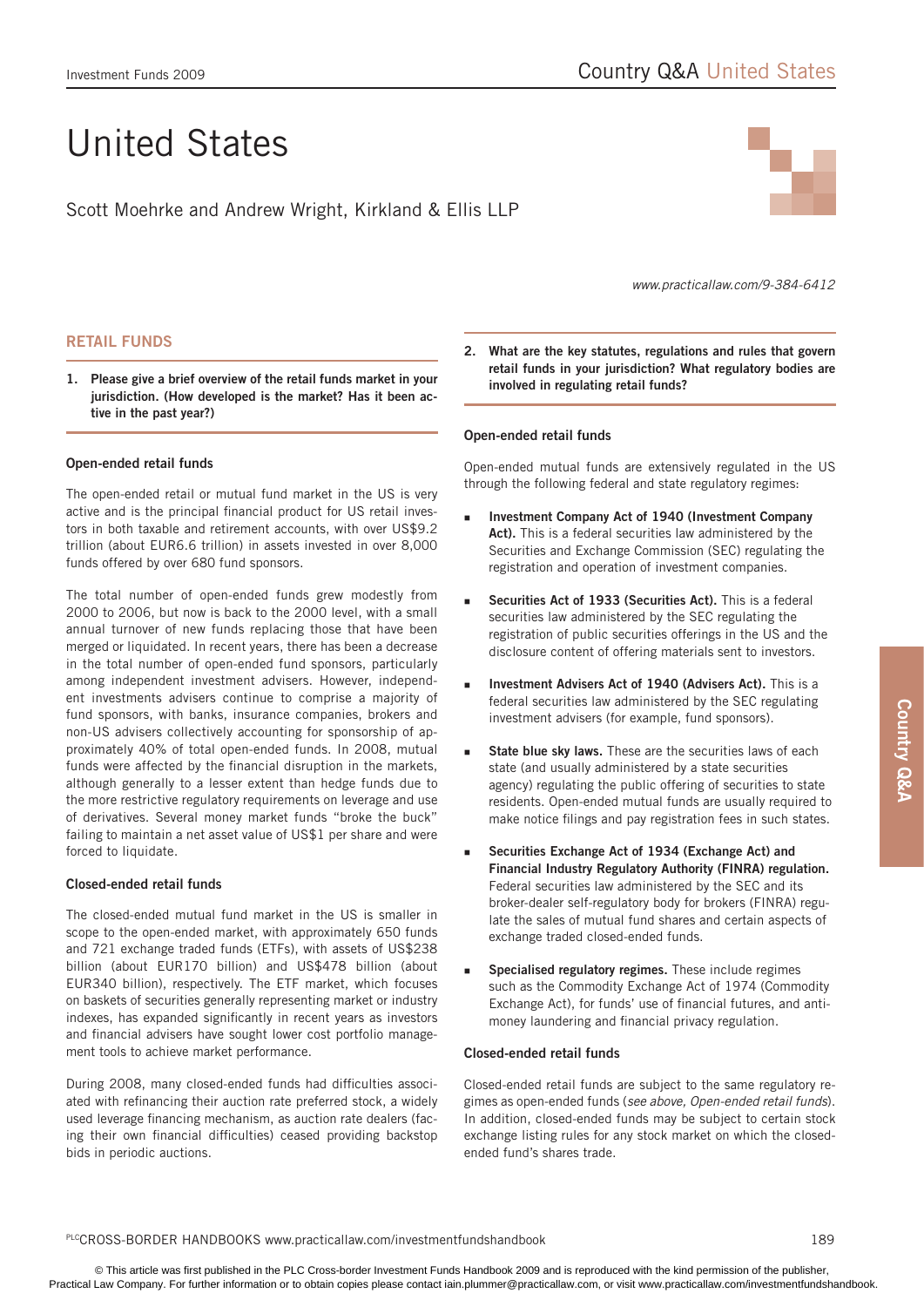# **3. Do the retail funds themselves have to be authorised or licensed? If so, what are the main steps involved?**

#### **Open-ended retail funds**

Any open-ended fund that wants to offer its shares to the public in the US must both register the fund under the Investment Company Act and register its offering under the Securities Act. Registration under the Investment Company Act and Securities Act are each accomplished by filing a combined registration statement on Form N-1A with the SEC, which is then reviewed and typically would require one or more amendments to reply to SEC comments. Filings must also be made in each state in which retail sales will be made.

#### **Closed-ended retail funds**

Closed-ended retail mutual funds that want to offer and sell shares to the public in the US must also register under the Investment Company Act and register any securities offerings under the Securities Act (on Form N-2). Closed-ended funds listing shares on an exchange must go through the stock exchange listing process for the particular exchange.

#### **4. Who can market retail funds?**

#### **Open-ended retail funds**

Open-ended mutual funds may be marketed and sold by SEC/ FINRA registered broker-dealers or directly by the fund without SEC/FINRA registration. Generally, broker-dealers must also be licensed in states in which they market funds. Many US openended funds have extensive distribution relationships with numerous broker-dealer firms or other financial intermediaries.

#### **Closed-ended retail funds**

Closed-ended retail mutual funds are sold through underwritten syndicated public offering transactions, with one or more registered broker-dealer managing underwriters and often sold through those broker-dealers' sales force.

#### **5. To whom can retail funds be marketed?**

#### **Open-ended retail funds**

There are no general US regulatory restrictions on the type of investor that can invest in open-ended mutual funds. Broker-dealers engaged in the sale of mutual funds must ensure that the security recommended is generally suitable for a particular buyer based on the investor's risk tolerance and financial circumstances.

#### **Closed-ended retail funds**

A similar situation applies as for open-ended retail funds (*see above, Open-ended retail funds*).

**6. What are the key requirements that apply to managers/operators of retail funds?**

#### **Open-ended retail funds**

Investment advisers to open-ended mutual funds:

- Must be registered with the SEC as an investment adviser under the Advisers Act. Ξ
- Must not be subject to certain disqualifying regulatory or criminal events. Ξ
- Are subject to regulation in relation to dealings with the fund. ٠

The investment advisory agreement with a mutual fund must be approved by the independent directors of the fund and the fund's shareholders. In addition, the contract must be approved annually by the independent directors (after an initial term of two years) and terminates automatically if assigned by the investment adviser, including through a direct or indirect change of control of the adviser.

The compensation payable to the investment adviser is scrutinised by the fund's independent directors to ensure it is reasonable using comparisons to industry comparables and other factors. This compensation is usually based on a percentage of fund net assets and may not be performance based with limited exceptions for fulcrum fees (a fee that increases or decreases proportionately based on the performance of the fund compared to a benchmark).

Investment advisers are subject to high fiduciary standards in their dealings with open-ended funds, including:

- Disclosure of material information relating to their services and conflicts of interest. Ξ
- Restrictions on transactions involving the fund.  $\blacksquare$

Investment advisers are required to maintain formalised compliance policies and procedures and are subject to SEC inspection and oversight. Investment adviser personnel are subject to extensive personal securities transaction regulation and adviser oversight and reporting.

#### **Closed-ended retail funds**

A similar situation applies as for open-ended retail funds (*see above, Open-ended retail funds*).

**7. Who holds the portfolio of assets? What regulations are in place for its protection?**

#### **Open-ended retail funds**

Mutual funds registered under the Investment Company Act must have their securities and cash held by a qualified custodian (usually a bank or broker-dealer).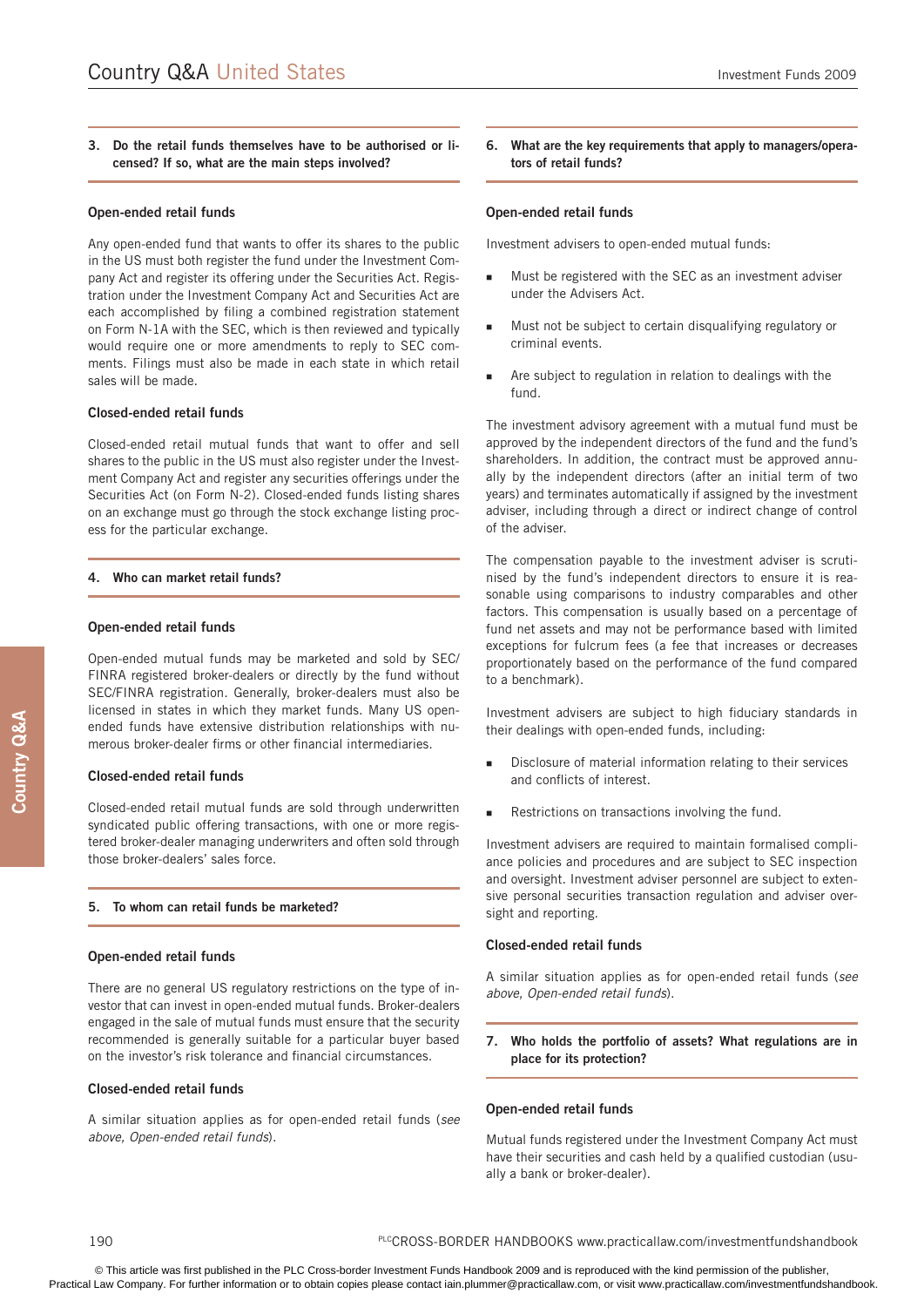# **Closed-ended retail funds**

The same rules apply as for open-ended retail funds (*see above, Open-ended retail funds*).

**8. What are the main legal vehicles used to set up a retail fund and what are the key advantages and disadvantages of using these structures? What are the participants' interests in the fund called (for example, share or unit)?**

# **Open-ended retail funds**

Mutual funds are usually established as either a:

- Business trust (for example, a Massachusetts business trust or Delaware business trust). Ξ
- Corporation in a state with favourable corporate laws for funds, such as Maryland. п

The security issued by the fund might be common stock, shares or units depending on the form of entity. Registered funds in the US must be domestic entities and may not be a non-US entity without special SEC relief, which is not typically granted (*Investment Company Act*). The jurisdiction of incorporation varies depending on local state taxation concerns and the flexibility of the authorising law versus the desire for certainty of a robust corporate statute. Certain business trusts may require longer organisational documents but may provide greater flexibility to make changes and avoid shareholder votes on items such as liquidations, name changes or other matters.

#### **Closed-ended retail funds**

The same situation generally applies as for open-ended retail funds (*see above, Open-ended retail funds*). In addition to common equity, closed-ended funds may also issue preferred stock.

**9. Describe the investment and borrowing restrictions to which retail funds are subject.**

#### **Open-ended retail funds**

Under the Investment Company Act, open-ended mutual funds are subject to the following types of investment restrictions:

- Open-ended funds must describe in their investor disclosure documents, and cannot change without shareholder approval, policies concerning: Ξ
	- diversification of the fund's investments; ❏
	- borrowing money;  $\Box$
	- issuing senior securities;  $\Box$
	- underwriting securities;  $\Box$
- purchasing or selling real estate;  $\Box$
- purchasing or selling commodities;  $\overline{a}$
- making loans to other persons;  $\Box$
- industry concentration;  $\Box$
- investing in other investment companies.  $\Box$
- Certain of these activities are also subject to restrictions under the Investment Company Act. ۹
- Open-ended funds are subject to the following additional restrictions on investments: ۹
	- restrictions on illiquid securities;  $\Box$
	- for money market funds, quality, diversification and maturity standards;  $\Box$
	- for funds using a name implying certain securities will be held, at least 80% of the fund's assets must be consistent with the fund's name.  $\Box$
- Borrowings or investments that involve leverage are generally restricted under the Investment Company Act to one-third of a fund's total assets (including the amount borrowed). Е

# **Closed-ended retail funds**

Generally the same as for open-ended funds (*see above, Openended retail funds*), except closed-ended funds may issue preferred stock and the one-third of total assets borrowing ratio described above is relaxed to a borrowing ratio of up to one-half of total assets.

# **10. Can the manager/operator place any restrictions on the issue and redemption of interests in retail funds?**

# **Open-ended retail funds**

Restrictions on the issue of shares may apply through the distribution process, such as selling only through certain channels, imposing minimum investment sizes or opening or closing new subscriptions to the fund. Open-ended retail funds must allow investors to redeem shares and be paid within seven days. Redemption proceeds must generally be paid in cash, except an open-ended fund can make an election to allow redemptions in kind, subject to the requirement to pay some of the redemption in cash. Open-ended funds can apply a sales charge on sales and a redemption fee of up to 2% of the redemption amount.

# **Closed-ended retail funds**

Generally, there are no restrictions on issuances. Closed-ended funds usually bear a sales charge. Closed-ended retail funds in the US typically rely on stock exchange listings and an active trading market to provide investor liquidity.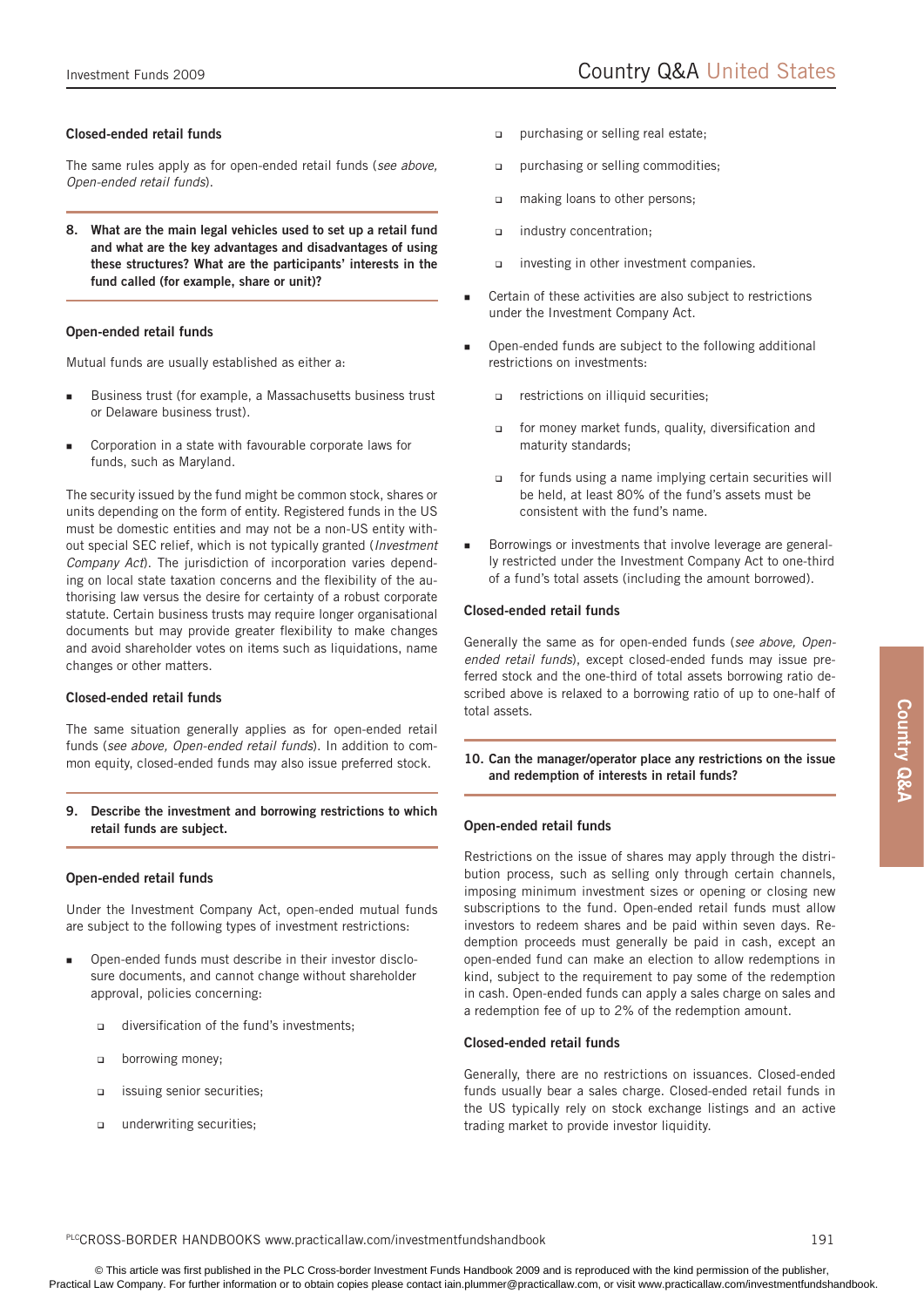# **11. Describe any restrictions on the rights of participants in retail funds to transfer or assign their interests to third parties.**

#### **Open-ended retail funds**

Transfers of interests would generally not be restricted but most retail investors would usually rely on redemption features to achieve liquidity.

#### **Closed-ended retail funds**

Transfers of interests would generally not be restricted but most retail investors would usually rely on a stock market sale to achieve liquidity.

#### **12. Describe the periodic reporting requirements to:**

- **Investors.**  п
- **Regulators.** E

#### **Open-ended retail funds**

- **Investors.** Open-ended funds must provide the following to investors: п
	- a prospectus, including financial and investment performance information, on purchase and annually thereafter;  $\Box$
	- on request, a more lengthy statement of additional information; о
	- audited annual and unaudited semi-annual reports, including financial and investment performance information;  $\Box$
	- information regarding tax distributions made by the fund.  $\Box$
- **Regulators.** In addition to providing information to investors, open-ended retail funds must also file with the SEC:
	- the fund's proxy voting record;
	- a copy of the fund's fidelity bond (a bond which indemnifies for loss caused by a dishonest or fraudulent act by an employee), as required under the Investment Company Act;  $\Box$
	- a notice of securities sold and redeemed on which a fee has been paid to the SEC;
	- a semi-annual report on Form NSAR containing certain financial information and disclosing whether certain transactions have occurred;  $\Box$
	- a Sarbanes-Oxley Act certification of fund financial statements. ❏

# **Closed-ended retail funds**

- **Investors.** Generally the same as for open-ended funds (*see above, Open-ended retail funds: Investors*), except the fund's prospectus and statement of additional information usually would not be updated annually. ×
- **Regulators.** Generally the same as for open-ended funds (*see above, Open-ended retail funds: Regulators*), except for any special filings required by any stock exchange on which the fund's shares are listed. Ξ

#### **13. Describe the tax treatment for:**

- **Funds.** Ξ
- **Resident investors.** Е
- **Non-resident investors.** Ξ

# **Open-ended retail funds**

- **Funds.** Open-ended funds rely on Subchapter M of the Internal Revenue Code of 1986 to avoid corporate level tax on the fund. To receive Subchapter M treatment, the fund must: i.
	- o derive at least 90% of its gross income from dividends, interest, gains from the sale of securities or other investment related income;
	- distribute to its investors annually at least 90% of both:  $\Box$ 
		- its ordinary income (for example, interest and dividend income); –
		- the excess of its realised short-term capital gain over its net realised long-term capital loss. –
	- maintain a minimally diversified portfolio as of each quarter ended.  $\Box$
- **Resident investors.** For federal income tax purposes, all dividend paid by an open-ended fund and distributions of net realised short-term capital gains are taxable to the investor as ordinary income whether reinvested or received in cash unless the investor is exempt from taxation or entitled to a tax deferral. To the extent the fund has received qualifying dividend and designates a portion of its distribution as such, investors may be entitled to treat the ordinary income as qualifying dividend eligible for the long-term capital gains tax rate or, in the case of a corporate investor, as eligible for the dividend received deduction. Distributions paid by a fund from net realised long-term capital gains, whether received in cash or reinvested in additional shares, are taxable as a capital gain. The capital gain holding period is determined by the length of time the fund has held the security and not the length of time the investor held shares in the fund. Capital gains and dividend may also be subject Ξ

E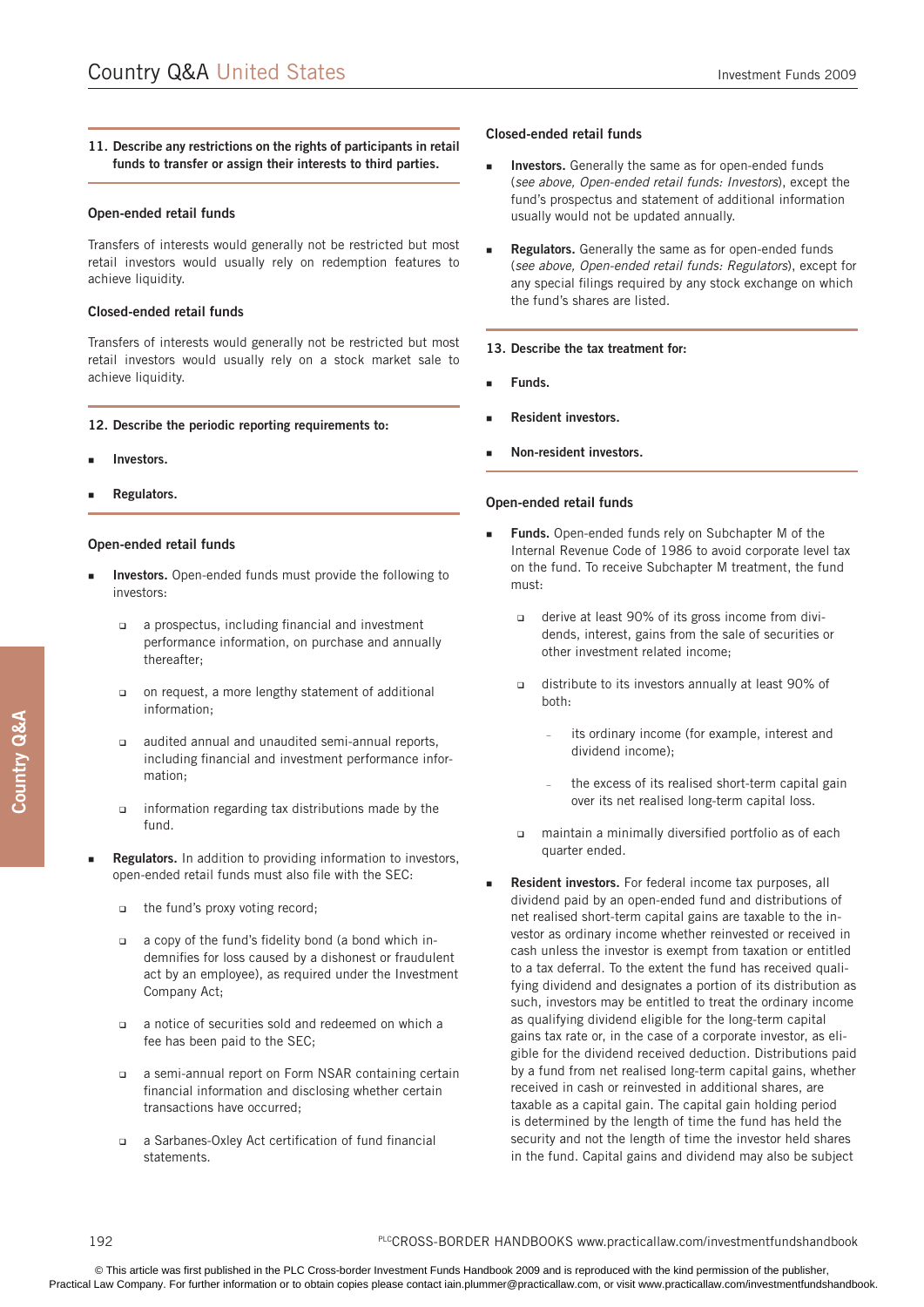to state or local taxes. If an investor is not required to pay taxes on income, the investor is generally not required to pay federal income taxes on the amounts distributed by a fund. Redemptions or other sales of fund shares, including exchanges, may result in a capital gain or loss for federal tax purposes. A capital gain or loss on an investment in a fund generally is the difference between the cost of shares and the price received when sold.

**Non-resident investors.** Unless a non-resident's receipt of a fund dividend is effectively connected with the entity's conduct of a US trade or business, the non-resident is subject to withholding tax at 30% (or lower treaty rate) on dividend received from the fund, whether or not reinvested. (A nonresident receiving income from or with respect to a fund that is effectively connected to such non-resident's conduct of a US trade or business is not subject to withholding, but must pay federal income tax on a net income basis, similar to a resident investor.) Withholding generally does not apply to long-term capital gain dividend or, for years of the fund beginning before 31 December 2009, to distributions designated and properly qualified as interest-related dividend or short-term capital gains dividend. Ξ

# **Closed-ended retail funds**

- **Funds.** The tax treatment is the same as for open-ended retail funds (*see above, Open-ended retail funds: Funds*). Ξ
- **Resident investors.** The tax treatment is the same as for open-ended retail funds (*see above, Open-ended retail funds: Retail investors*).  $\blacksquare$
- **Non-resident investors.** The tax treatment is the same as for open-ended retail funds (*see above, Open-ended retail funds: Non-resident investors*). Ξ
- **14. Please summarise any proposals for the reform of retail fund regulation in your jurisdiction.**

Retail fund regulation is subject to ongoing regulatory changes. Current material initiatives of the SEC for retail fund regulation include:

- Review of 12b-1 asset based distribution charges for funds allowing the use of fund assets to pay for distribution and marketing. Ľ
- Review of soft dollar practices of using fund assets to pay for research and brokerage costs through potentially higher commissions on securities transactions. Ξ
- Whether to require fund boards to have an independent chairman for the board of directors. п
- Proposed changes to the content of prospectuses and a short form summary prospectus that could be used for sales. Ξ

# **Hedge funds**

**15. Please give a brief overview of the hedge funds market in your jurisdiction. (How developed is the market? Has it been active in the past year?)**

The US is one of the most developed and active markets for hedge funds in the world. Although difficult to measure with precision, assets managed by hedge funds in the US are estimated to be between approximately US\$0.75 trillion (about EUR0.53 trillion) and US\$1.5 trillion (about EUR1.06 trillion), or 60% of the total size of the global hedge fund industry. While small relative to the US mutual fund industry, the impact of hedge funds is magnified by the active trading and the use of leverage by some funds. Although hedge funds reportedly represent just 5% of all US assets under management, they are said to account for about 30% of all US equity trading volume. Until 2008, the hedge fund sector in the US had grown very rapidly. However, global market dislocations coupled with significant investor redemptions in 2008 have resulted in declines in both the number of hedge funds in the US as well as the size of assets under management.

# **16. What are the key statutes and regulations that govern hedge funds in your jurisdiction? What regulatory bodies are involved in regulating hedge funds?**

In the US, the formation and operation of hedge funds, as well as the funds' investment activities themselves, are governed by numerous and varied statutes and regulations. This is not entirely surprising given the size of the industry, the range of different types of investors who invest in hedge funds, and the broad scope of activities in which hedge funds are engaged. Examples of US laws that potentially apply to hedge funds include:

- Federal and state securities laws. ۹
- Investment adviser laws. ۹
- Commodities regulations. ۹
- Statutes governing pension money. ۹
- Anti-money laundering rules. ۹
- Privacy rules. ۹
- Anti-takeover laws. ۹
- Broker-dealer regulations. ۹

The principal US federal securities laws include the:

- Securities Act. ۹
- Exchange Act. ۹
- Investment Company Act. F
- Advisers Act. F

#### PLCCROSS-BORDER HANDBOOKS www.practicallaw.com/investmentfundshandbook 193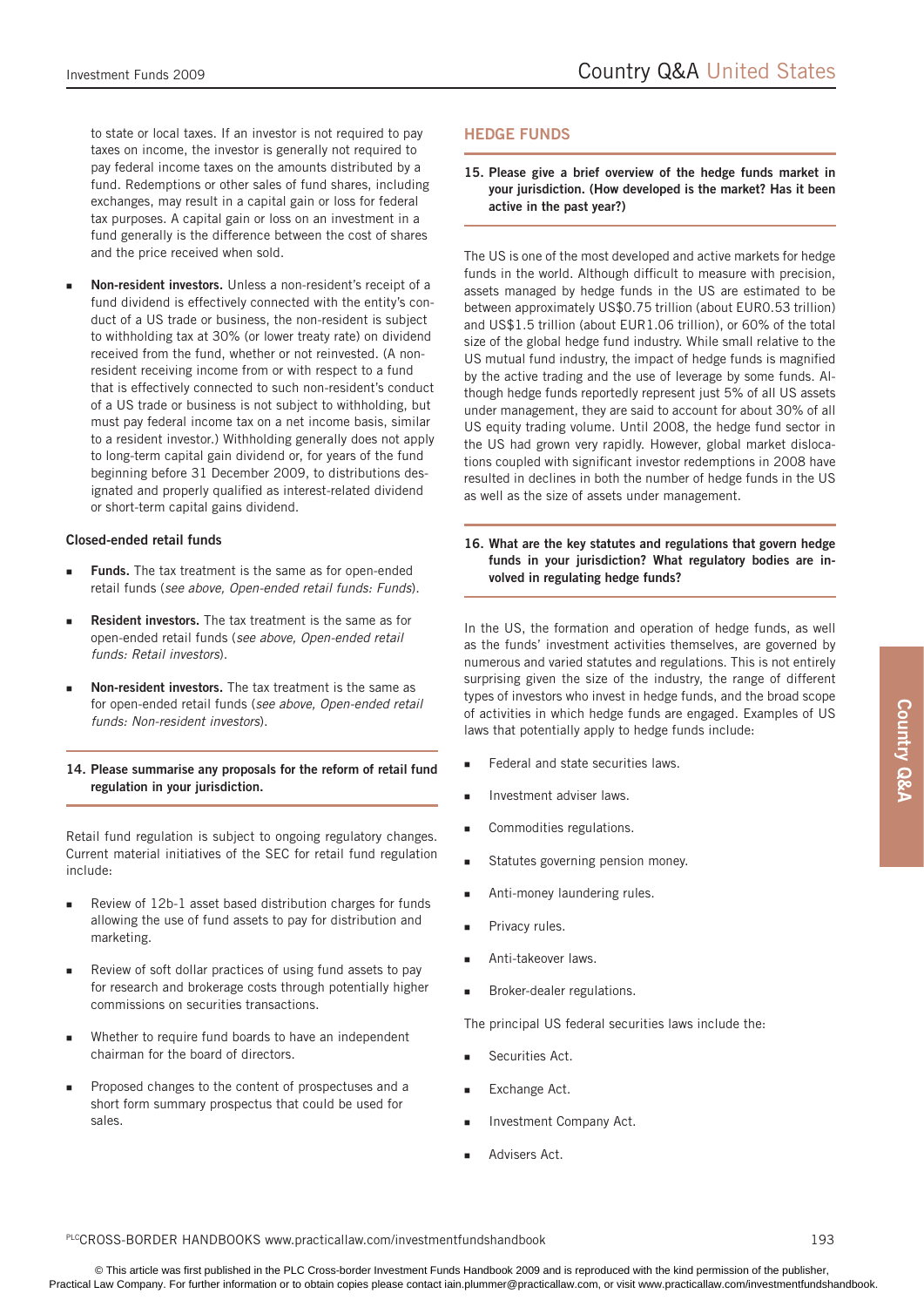The primary regulatory bodies that are involved in regulating hedge funds include the:

- SEC. Ξ
- Commodity Futures Trading Commission. Ξ
- National Futures Association (NFA). Ξ
- FINRA. Ξ
- State-level securities regulators. Ξ

Numerous other governmental agencies, including the Treasury Department, engage in rule making and/or other policy initiatives that impact hedge funds and their operators.

- **17. How are the following areas regulated (if at all) in relation to hedge funds:**
- **Risk.** E
- **Valuation and pricing.**  Ξ
- **Systems and controls.** E
- **Insider dealing and market abuse.** Ξ
- **Transparency.**  п
- **Money laundering.** Ξ
- **Risk.** A number of the risks faced by hedge funds, such as market risk, liquidity risk and credit risk, are as a general matter not regulated but instead addressed primarily at the counterparty level. Other risks faced by hedge funds, such as certain operational risks, like valuation risk and system failures, are the subject of compliance-related requirements under the Advisers Act and NFA rules. In connection with offering interests in a hedge fund, the sponsor should disclose these risks to the extent they would be material to a reasonable prospective investor in the overall context of the offering. E
- **Valuation and pricing.** Hedge fund managers that are registered investment advisers must maintain valuation procedures as part of their compliance policies (*Advisers Act*). US hedge funds, including those managed by advisers who are not registered, typically value their portfolios in accordance with US generally accepted accounting principles. п
- **Systems and controls.** The SEC has stated that it expects hedge fund advisers to maintain written business continuity plans. NFA and FINRA rules require all member firms to maintain written business continuity and disaster recovery plans. Hedge fund managers that are registered investment advisers are required to adopt numerous written compliance policies and procedures covering a broad range of topics and to test the effectiveness of such policies and procedures (*Advisers Act*). E
- **Insider dealing and market abuse.** It is prohibited to use material, non-public information to purchase or sell a security in breach of a fiduciary duty (*10b-5, Exchange Act*). In addition, hedge fund managers that are registered investment advisers must maintain written policies to prevent the misuse of material non-public information by the manager and its employees (*Advisers Act*). Е
- **Money laundering.** US hedge funds are required to comply with various US anti-money laundering rules and regulations as well as laws of certain jurisdictions where investments are offered, including the requirements of the US Treasury Department's Office of Foreign Assets Control. Proposed rules under the USA PATRIOT Act of 2001 that would have imposed additional procedural and due diligence antimoney laundering requirements on US hedge funds were withdrawn by the Treasury Department in 2008, although the general requirements continue to apply. Е
- **Transparency.** US hedge funds are subject to various disclosure requirements under US federal securities laws and other laws (*see Question 21*). Additional arrangements relating to transparency are agreed to by some hedge funds as a contractual matter with investors and various other counterparties. Е

#### **18. Who can market hedge funds?**

Interests in hedge funds in the US have historically been offered by the issuer (that is, the fund itself) and the fund's general partner in private placement transactions exempt from registration under the US federal securities laws. However, an increasing number of funds are engaging third-party solicitors to act on behalf of the fund in marketing and selling interests in hedge funds. Because most interests in hedge funds are considered to be securities for the purposes of US law, a person who markets hedge funds is likely to come within the ambit of:

- The broker-dealer rules of the Exchange Act. Е
- The regulations promulgated by the FINRA. Е
- State laws relating to broker-dealers and requiring hedge fund marketers to be registered as, or be associated with, a broker-dealer. ×.

# **19. To whom can hedge funds be marketed?**

In order to avoid the burdensome regulatory requirements which would otherwise be imposed on a hedge fund by the Securities Act and the Investment Company Act, offerings of interests in hedge funds in the US are typically structured to meet certain exemptions from these laws by requiring that investors in the fund meet certain eligibility requirements.

Regulation D promulgated under the Securities Act provides various safe harbours from securities registration for private offerings in which sales are made exclusively (or almost exclusively) to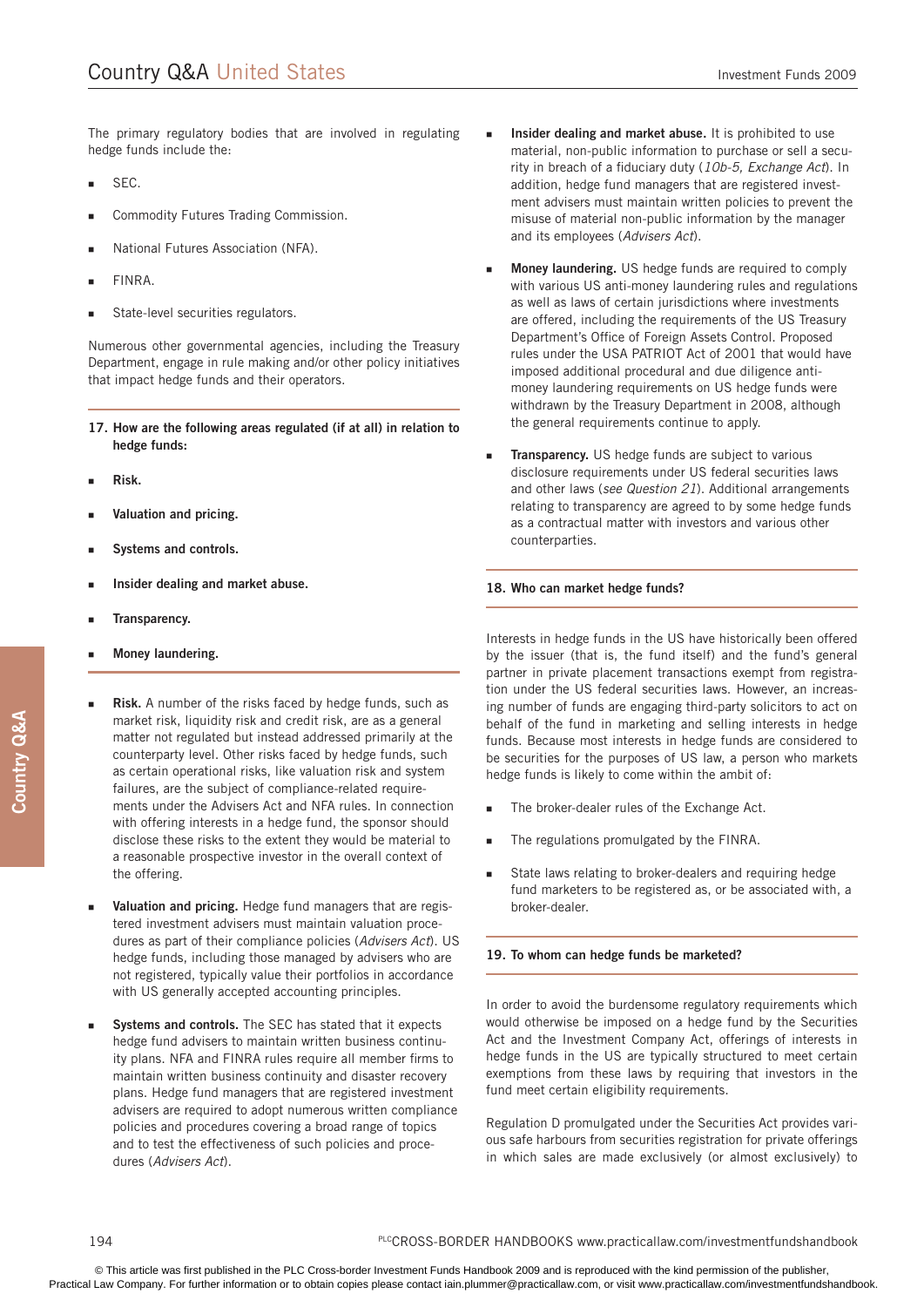so-called accredited investors. Although changes to this definition have been proposed (*see Question 27*), for now, accredited investors include, generally speaking:

- High net-worth individuals who meet specified asset or income tests. ×
- Certain institutional investors. Ξ
- Certain trusts with assets of at least US\$5 million (about EUR3.6 million). Ξ
- Certain retirement plans. Ξ

Section 3(c)(7) of the Investment Company Act is the most commonly relied on exemption from registration under the Investment Company Act. It excludes from the definition of investment company any issuer whose outstanding securities are owned exclusively by qualified purchasers. Generally speaking, a qualified purchaser is:

- A natural person who owns at least US\$5 million in investments. п
- A company or other entity that owns at least US\$25 million (about EUR18 million) in investments.  $\blacksquare$
- Certain trusts. Ξ

Many funds rely on section 3(c)(1) of the Investment Company Act which excludes from the definition of investment company any issuer whose outstanding securities are owned by not more than 100 beneficial owners.

If a hedge fund's general partner or investment adviser is registered under the Advisers Act, investors in a section 3(c)(1) fund must also generally be qualified clients in order for the general partner or adviser to be permitted to charge performance fees in respect of those investors. A qualified client generally includes a person or company with a net worth in excess of US\$1.5 million (about EUR1.07 million) or that has US\$750,000 (about EUR534,207) under management with the adviser.

# **20. Who holds the portfolio of assets? What regulations are in place for its protection?**

A hedge fund's portfolio of assets is typically held by one or more prime brokers. Hedge fund managers that are registered investment advisers must maintain the fund's assets with a qualified custodian (for example a prime broker) and comply with a number of requirements intended to protect the fund's assets from loss, misuse or misappropriation (*Advisers Act*).

# **21. Describe the key disclosure or filing requirements (if any) that must be done by the fund (for example, in relation to the prospectus or offering memorandum and side letters).**

Section 10(b) and Rule 10b-5 under the Exchange Act set out an overarching standard for the sale of securities, including in

many cases interests in hedge funds. Under Rule 10b-5, in connection with the purchase or sale of any security:

- An issuer cannot make any untrue statement of a material fact. Е
- An issuer cannot omit a material fact necessary to make the statements made not misleading. ۹

There are also similar state anti-fraud laws that may apply in certain circumstances. In addition, under the Advisers Act it is a fraudulent, deceptive or manipulative act for an adviser to a pooled investment vehicle (such as many hedge funds) to make any false or misleading statements or to omit any material fact to an investor or prospective investor in a pooled investment vehicle. Hedge funds typically disclose key business and legal information in an offering memorandum. Hedge fund managers should carefully review all marketing and offering materials to ensure that any required disclosures of material information (which could potentially include disclosure of certain side letters) comply with these requirements. Sensitive areas of disclosure include information regarding performance track record and conflicts of interest.

In addition, depending on their activities, US hedge funds and/or their managers may be required to make numerous other filings both at the federal and state levels. Examples of these filings include:

- Beneficial ownership reports required under various federal securities laws. ۹
- Periodic positions reports. In 2008, new rules were adopted by the SEC to require periodic reporting of stocks sold short, in addition to the existing requirement to report periodically a fund's long positions. ۹
- State securities filings. F
- Adviser registration filings. Е
- Filings under anti-takeover laws. ۹
- Disclosures relating to commodity-related activities. Е
- **22. What are the key requirements that apply to managers/operators of hedge funds?**

Because a hedge fund's adviser is engaged in the business of providing investment advice for compensation, hedge fund managers are typically subject to the provisions of the Advisers Act. Hedge fund managers with fewer than 15 clients (with each hedge fund or account typically counting as one client) may be able to qualify for an exemption from the registration requirements of the Advisers Act, but there are still a number of important Advisers Act rules that apply to unregistered as well as registered investment advisers.

Investment advisers that are required to be registered under the Advisers Act are subject to numerous additional compliance obligations and are subject to periodic inspection by the SEC. Investment advisers may also be subject to registration and regulation

#### PLCCROSS-BORDER HANDBOOKS www.practicallaw.com/investmentfundshandbook 195

**Country Q&A**

Country Q&A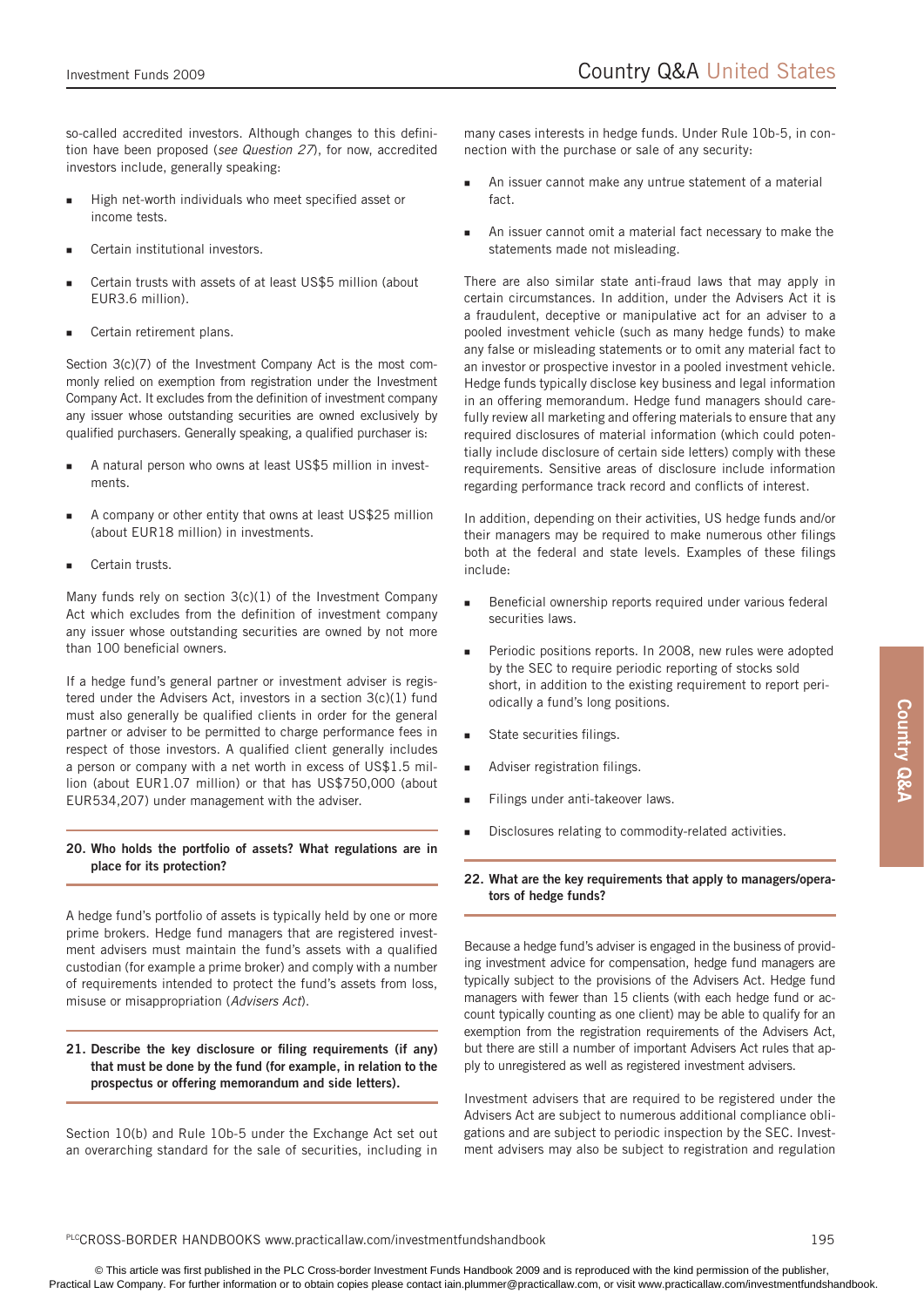at the state level unless federally registered. Managers of hedge funds that trade in commodities may be subject to regulation under the Commodity Exchange Act and may be required to register or qualify for an exemption from registration as a commodity pool operator and/or a commodity trading adviser.

### **23. What are the main legal vehicles used to set up a hedge fund and what are the key advantages and disadvantages of using these structures? What are the participants' interests in the fund called (for example, share or unit)?**

In the US, hedge funds are typically formed as Delaware limited partnerships under the Delaware Revised Uniform Limited Partnership Act (*6 Del C § 17-101, et seq*) (DRULPA). A limited partnership formed under the DRULPA offers investors the advantages of limited liability as well as flow-through tax treatment in the US. Each investor in the fund is typically a limited partner and its interest is a limited partnership interest. The liability of a limited partner is generally limited to the amount of capital that has been contributed or that has been agreed to be contributed (or returned) by the limited partner.

Some hedge funds formed in the US are formed as Delaware limited liability companies (LLCs) under the Delaware Limited Liability Company Act (*6 Del C § 18-101, et seq*) (DLLCA). Each investor in a fund formed as an LLC is typically a member and its interest is an LLC interest. LLCs formed under the DLLCA offer investors similar limited liability and flow-through US tax treatment as are enjoyed by investors in hedge funds formed as limited partnerships.

#### **24. What are the advantages and disadvantages of using onshore and offshore structures?**

#### **Onshore**

Onshore structures typically offer the advantages of:

- Familiarity for US investors. E
- Limited liability. E
- Flow-through tax treatment. E

Disadvantages include potential negative tax consequences for non-US investors and, in some circumstances, US tax-exempt investors (*see Question 25*).

#### **Offshore**

Offshore structures typically offer the advantages of:

- Familiarity for certain non-US investors. п
- Limited liability. п
- Avoidance of certain potentially negative tax consequences for non-US and US tax-exempt investors. п

Disadvantages include additional structuring and/or complexity needed to be able to obtain capital gain tax treatment for the fund's sponsor in respect of the performance compensation or allocation charged in respect of the offshore fund. In 2008 changes to the US Internal Revenue Code were enacted to limit significantly the ability of US hedge fund manager to defer paying tax on compensation earned in respect of offshore funds.

#### **25. Describe the tax treatment for:**

- **Funds.** Ξ
- **Resident investors.** Ξ
- **Non-resident investors.** Ξ
- **Funds.** A hedge fund formed in the US as a limited partnership or an LLC, and that is taxed as a partnership for US federal income tax purposes, is not generally subject to tax with respect to its income or gains. That is, there generally is not an entity level tax on the fund itself. Instead each investor in the fund would be required to take into account its distributive share of each item of the hedge fund's income, gain, loss or deduction. In order to preserve this pass through tax treatment at the fund level, the fund must not be deemed to be operating as a publicly traded partnership (PTP) as defined under the US Internal Revenue Code. If a hedge fund operates as a PTP, the fund could be classified as an association taxable as a corporation and therefore subject to entity level tax. ٠
- **Resident investors.** A US investor that invests directly into a US hedge fund that is a pass-through vehicle for US federal income tax purposes is required to take into account its distributive share of each item of the hedge fund's income, gain, loss or deduction. Special tax rules apply to US taxexempt investors, such as endowments, foundations and pension plans, which generally are required to pay tax on and make tax filings in respect of their distributive share of any unrelated business taxable income (UBTI). Because the activities of hedge funds may be likely to generate UBTI, US tax-exempt investors may seek to invest in a parallel or feeder offshore hedge fund organised as a corporation, since UBTI generated by the fund's activities would be blocked by and not flow up to the investors in an offshore corporate fund. Е
- **Non-resident investors.** A non-US investor that invests directly into a US hedge fund that is a pass through vehicle for US federal income tax purposes is subject to: Ξ
	- □ US federal income tax and return filing obligations on income that is effectively connected with the conduct of a trade or business within the US (known as effectively connected income (ECI));
	- withholding by the fund in respect of ECI as well as certain other US source income of the fund that is not ECI attributable to the non-US investor; О